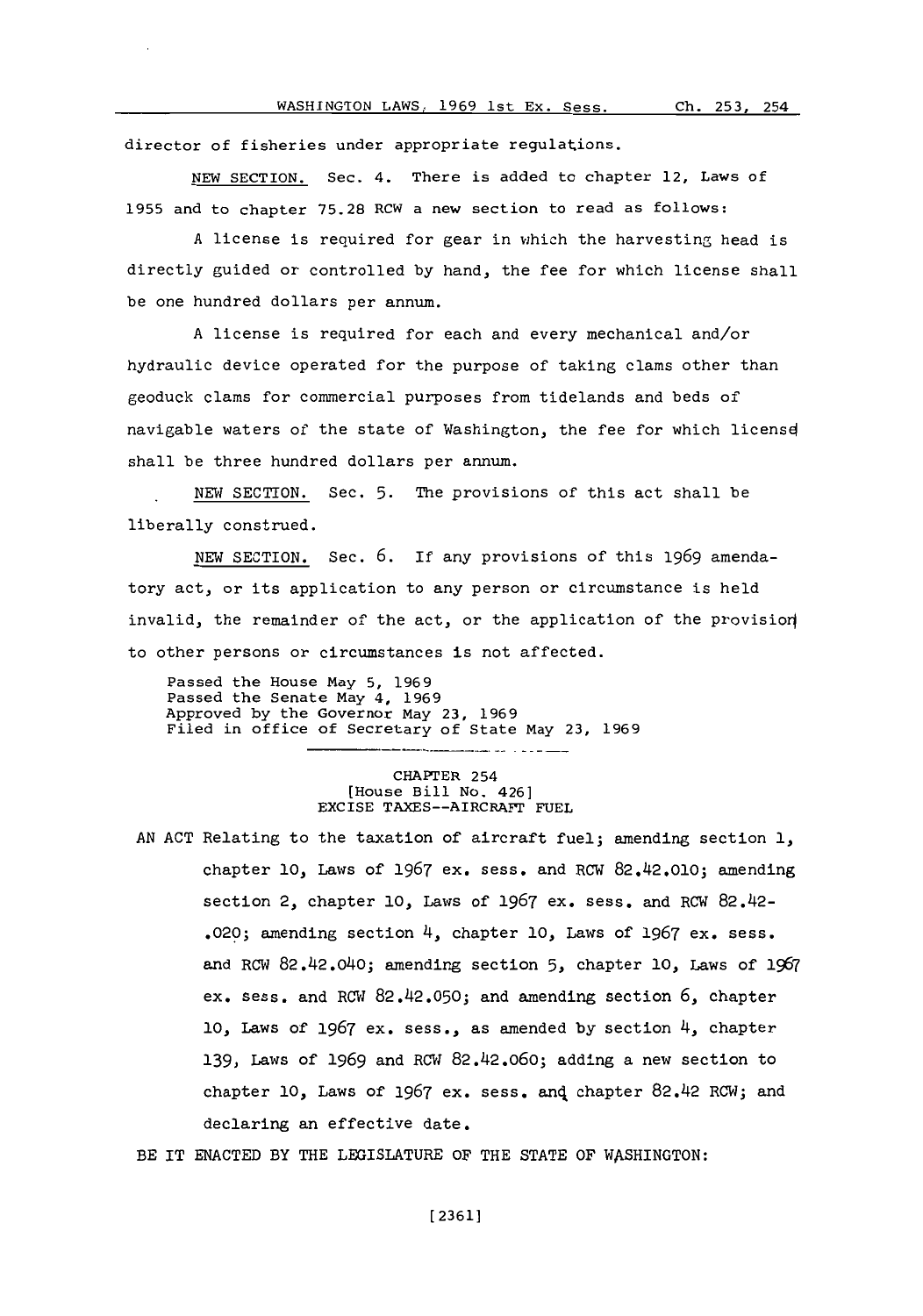**Ch.** 254

## Oh. **54WASHINGTON** LAWS, **1969** 1st Ex. Sess.

Section **1.** Section **1,** chapter **10,** Laws of **1967** ex. sess. and RCW 82.42.010 are each amended to read as follows:

For the purposes of this chapter:

**(1)** "Department" means the department of motor vehicles;

(2) "Director" means the director of the department of motor vehicles;

**(3)** "Person" means every natural person, firm, partnership, association, or private or public corporation;

(4) "Aircraft" means every contrivance now known or hereafter invented, used or designed for navigation of or flight in the air, operated or propelled **by** the use of aircraft fuel;

**(5)** "Aircraft fuel" means gasoline and any othcr inflammable liquid, **by** whatever name such liquid is known or sold, the chief use of which is as fuel for the propulsion of aircraft, except gas or liquid, the chief use of which as determined **by** the dircctor, is for purposcs other than the propulsion of aircraft;

**(6)** "Dealer" means any person engaged in the retail sale of aircraft fuel;

**(7)** "Distributor" means any person engaged in the sale of aircraft fuel to any dealer and shall include any dealer from whom the tax hereinafter imposed has not been collected.

Sec. 2. Section **2,** chapter **10,** Lawis of **1967** ex. sess. and ROW 82.42.020 are each amended to read as follows:

There is hereby levied, and there shall be collected **by** every ((dealer-er-persen-engaged-in-the-retail-sale)) distributor of aircraft fuel  $((\text{in}-\text{th}+s)-\text{+}\text{th}-\text{th}+s))$ , an excise tax of two cents on each gallon of aircraft fuel sold, delivered or used in this state: PROVID-**ED,** That there shall be collected from every consumer or user of aircraft fuel either the use tax imposed **by** ROW **82.12.020,** as amended, or the retail sales tax imposed **by** ROW **82.08.020,** as amended, collection procedure to be as prescribed **by** law and/or rule or regulation of the department of revenue. The taxes imposed **by** this chapter shall be collected and paid to the state but once in respect to any air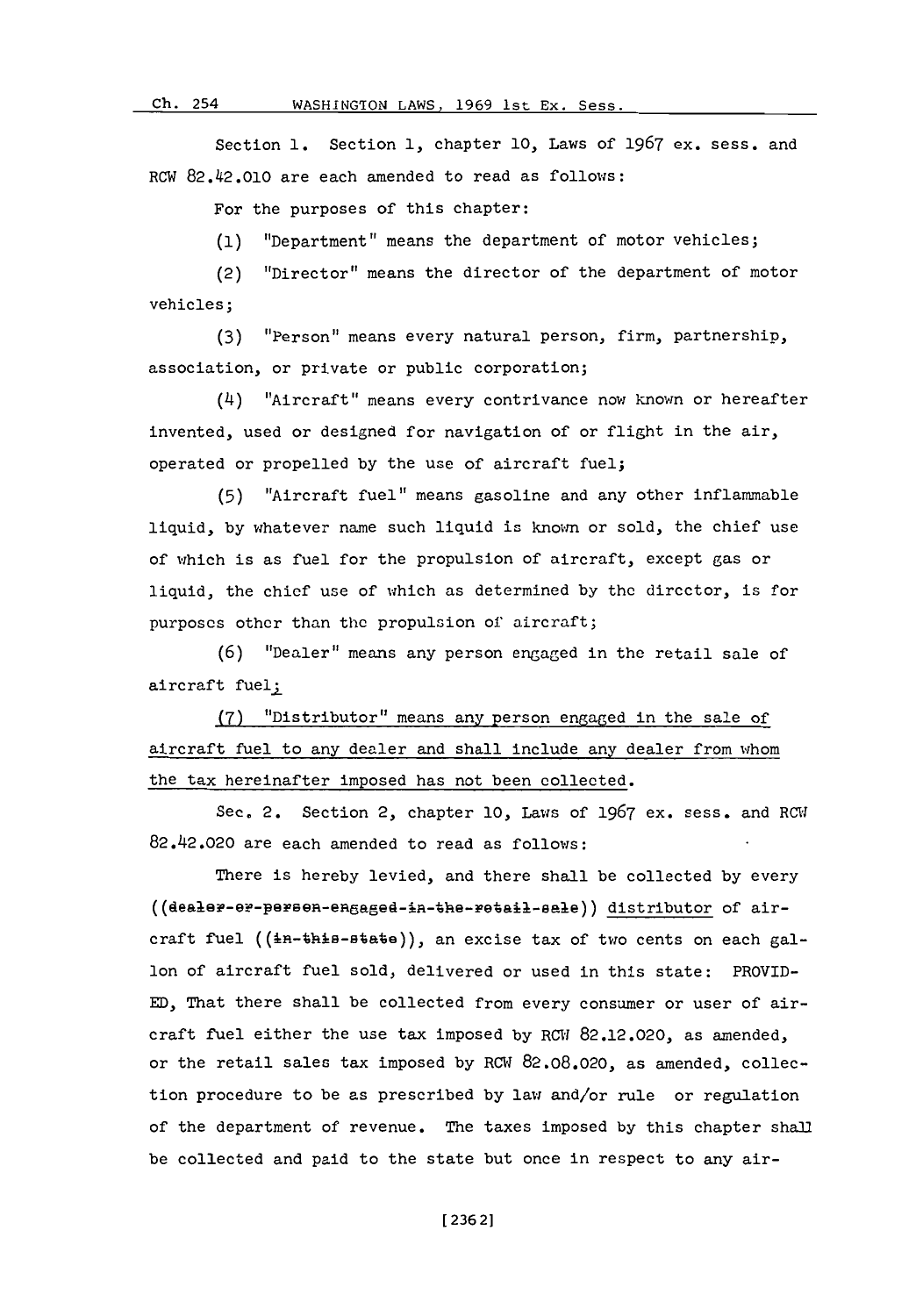craft fuel.

Sec. 3. Section 4, chapter 10, Laws of 1967 ex. sess. and RCW 82.42.040 are each amended to read as follows:

The director shall **by** rule and regulation adopted as provided in chapter 34.04 RCW (Administrative Procedure Act) set up the necessary administrative procedure for collection **by** the department of the two cents per gallon aircraft fuel excise tax as provided for in RCW 82.42.020, placing the responsibility of collection of said tax upon every ((dealer-er-persen-engaged-in-the-retail-sale)) distributor of aircraft fuel within the state; he may require the licensing of every  $((\texttt{deelev-}})$  or  $-\texttt{ee}$  and  $-\texttt{ee}$  and  $-\texttt{ee}$  and  $-\texttt{ee}$  and  $-\texttt{ee}$  and  $-\texttt{ee}$  and  $-\texttt{ee}$ craft fuel and shall require such a corporate surety bond or security of any ((dealer)) distributor or person not otherwise bonded under provisions of chapter **82.36** ROW as is provided for distributors of motor vehicle fuel under ROW7 **82.36.060;** hc shall provide such forms and may require such reports or statements as-in his determination shall be necessary for the proper administration of this chapter. The director may require such records to be kept, and for such periods of time, as deemed necessary for the administration of this chapter, which records shall be available at all tines for the director or his representative who nay require a statement under oath as to the contents thereof.

Sec. 4. Section **5,** chapter **10,** Laws of **1967** ex. sess. and ROW 82.42.050 are each anended to read as follows:

Should any ((dealer)) distributor fail to file any report or statement, as shall be required **by** rule and regulation of the director, showing the total number of gallons of aircraft fuel sold, delivered or used **by** a ((dealer)) distributor within the state during the preceding calendar month, the director shall proceed forthwith to determine from the best available sources such amount and said determination shall be presumed to be correct for that period, until proved **by** competent evidence to be otherise. The director shall immediately assess the excise tax in the amount so determined, adding

**[ 236 3]**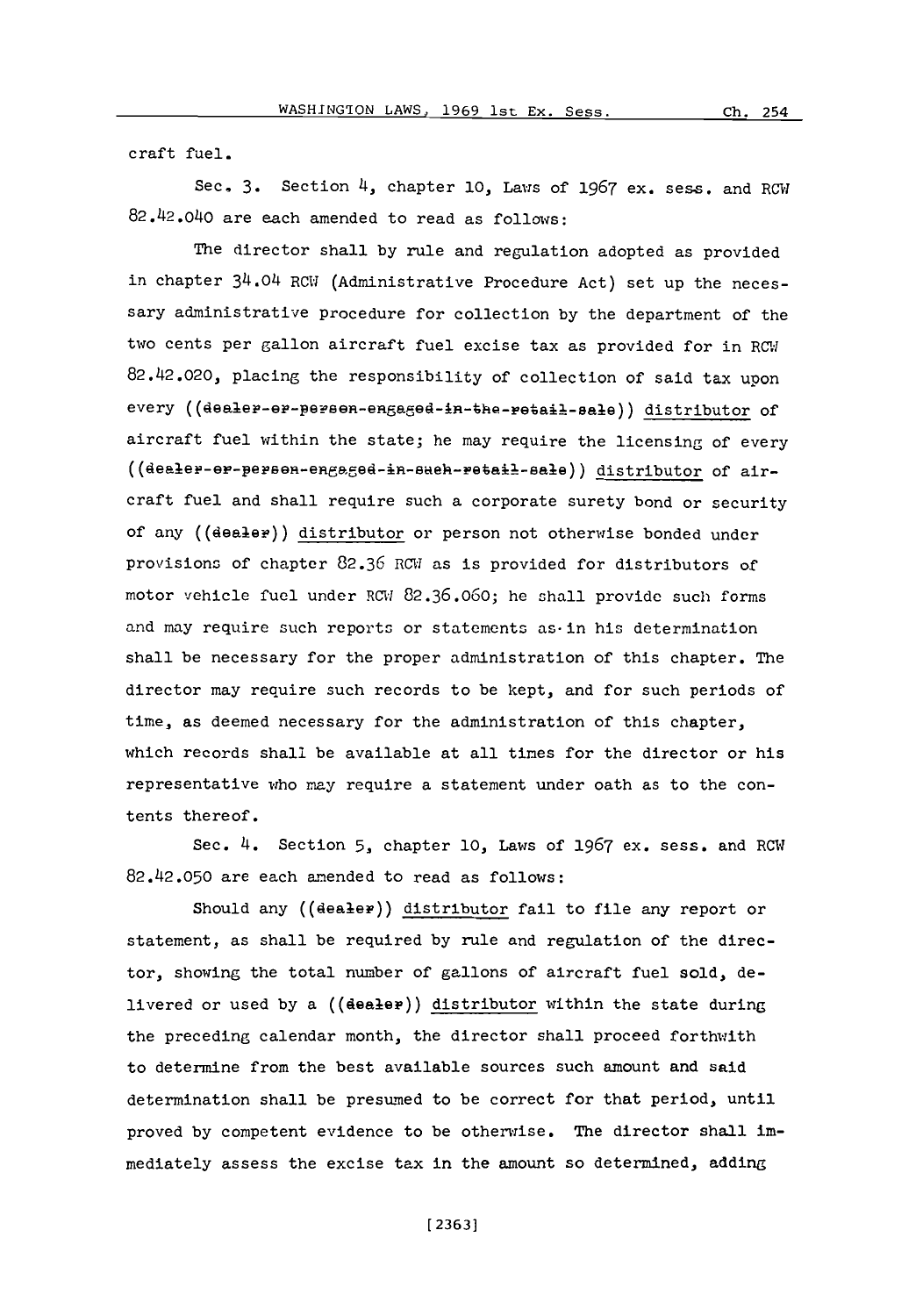## Ch. 254 WASHINGTON LAWS, 1969 1st Ex. Sess.

thereto a penalty of ten percent for failure to report. Such penalty shall be cumulative of other penalties herein provided. **All** statements or reports required to be filed with the director as required in this section shall be public records.

Sec. **5.** Section **6,** chapter **10,** Laws of **1967** ex. sess., as amended **by** section 4, chapter 139, Laws of **1969,** and.RMI 82.42.060 are each amended to read as follows:

The amount of aircraft fuel excise tax imposed under  $RCW$   $82.42$ -.020 for each month shall be paid to the director on or before the twenty-fifth day of the month thereafter, and if not paid prior thereto, shall become delinquent at the close of business on that day, and a penalty of ten percent of such excise tax must be added thereto for delinquency. Any aircraft fuel tax, penalties, and interest payable under the provisions of this chapter shall bear interest at the rate of one percent per month, or fraction thereof, from the first day of the calendar month after the close of the monthly period for which the amount or any portion thereof should have been paid until the date of payment. The provisions of ROW1 **82.36.110** relating to a lien for taxes, interests or penalties due, shall be applicable to the collection of the aircraft fuel excise tax provided in ROW 82.42.020, and the provisions of ROW **82.36.120, 82.36.130** and **82.36.140** shall apply to any ((dealer-er-persen-engaged-in-the-retail-sale)) distributor of aircraft fuel with respect to the aircraft fuel excise tax imposed under ROW 82.42.020.

**NEN'** SECTION. Sec. **6.** There is added to chapter **10,** Laws of **1967** ex, sess., and to chapter 82.42 ROW a new section to read as **follows:**

Dealers shall pay the excise tax of two cents on each gallon of aircraft fuel which is in their inventory as of the close of business on June **30, 1969** and said payment shall be included as part of the tax payment due for sales of aircraft fuel during the month of June, **1969.**

**NMI** SECTION. Sec. **7.** The effective date of this **1969** amenda-